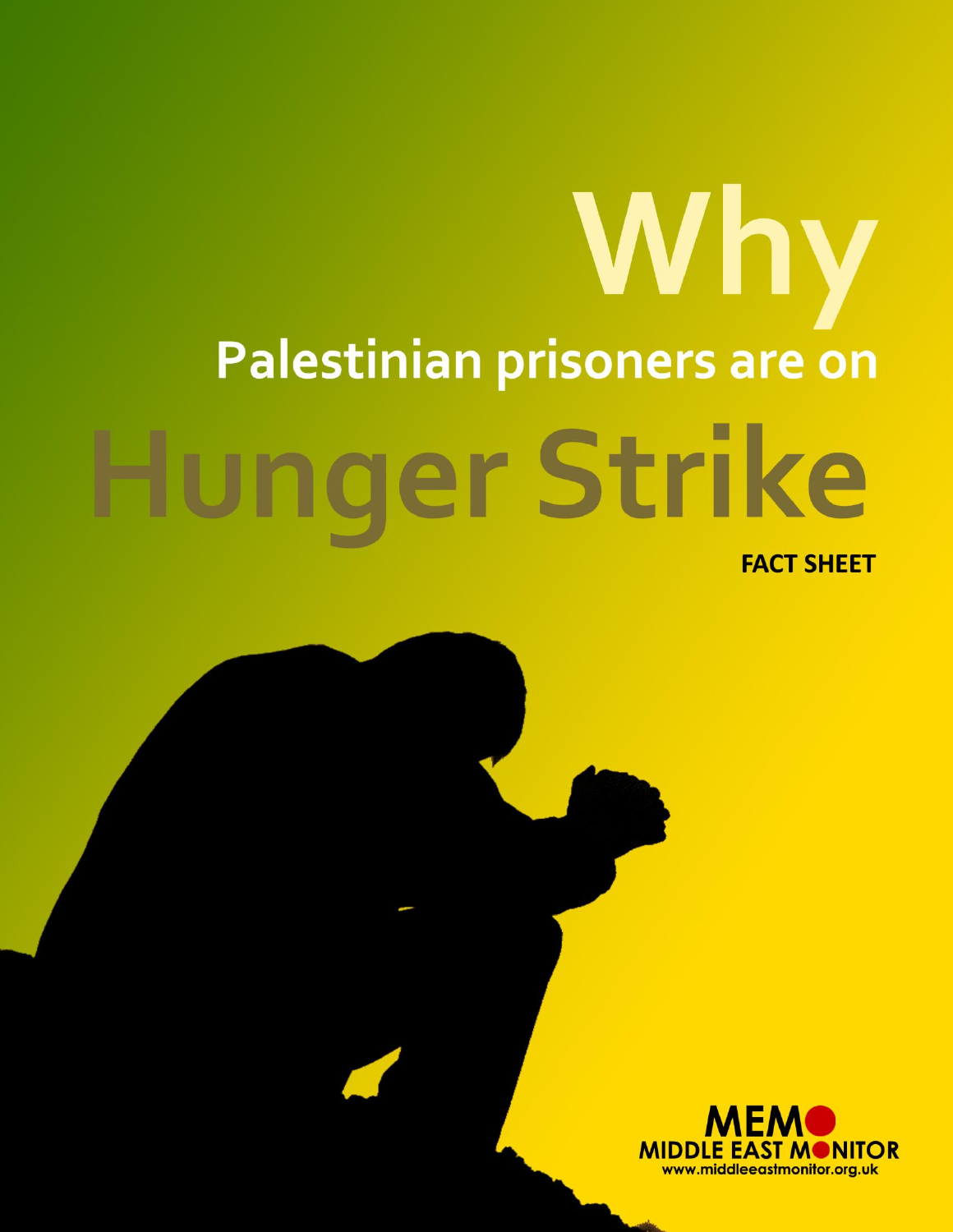

## **Why Palestinian prisoners are on hunger strike**

**1.1 -** The issue of Palestinian prisoners is one of the worst consequences of the Israeli occupation. Since 1967, over 700,000 Palestinians, 20% of the population of the occupied West Bank and Gaza Strip have been detained. This number represents approximately 40% of the total male Palestinian population in the occupied territories.

**1.2** - Today, there are about 6,000 prisoners in 17 Israeli jails and detention centres. They include six women and more than 200 minors.

**1.3** - 330 Palestinians are being held in administrative detention with no formal charges having been brought against them in a court of law. 28 elected members of the parliament, and three former ministers fall within this category.

**1.4** - Israel is currently holding all these Palestinian prisoners far away from their homes, and outside of the occupied territory. This constitutes a clear violation of the Fourth Geneva Convention relative to the Protection of Civilian Persons in Time of War. Article 76 of the Convention states:

"Protected persons accused of offences shall be detained in the occupied country, and if convicted they shall serve their sentences therein."

Article 49 also states:

"Individual or mass forcible transfers, as well as deportations of protected persons from occupied territory to the territory of the Occupying Power or to that of any other country, occupied or not, are prohibited, regardless of their motive."

**1.5** - Article 32 specifically prohibits "murder, torture, corporal punishments, mutilation and … any other measures of brutality whether applied by civilian or military agents". Since 1967, 202 Palestinians prisoners have died while being tortured in Israeli jails.

**1.6** - Israel routinely tries Palestinians before military courts, none of which meet the most basic standards of international law; particularly the laws relating to the treatment of prisoners of war and people under occupation.

**1.7** - In light of the above, there are now calls for the prosecution of Israeli officials at an international tribunal.



TEL: +44 208 838 0231 FAX: +44 208 838 0705  $EMAIL: INFO@MEMONITOR.BRS.UK$ WEBSITE: WWW.MEMONITOR.ORG.UK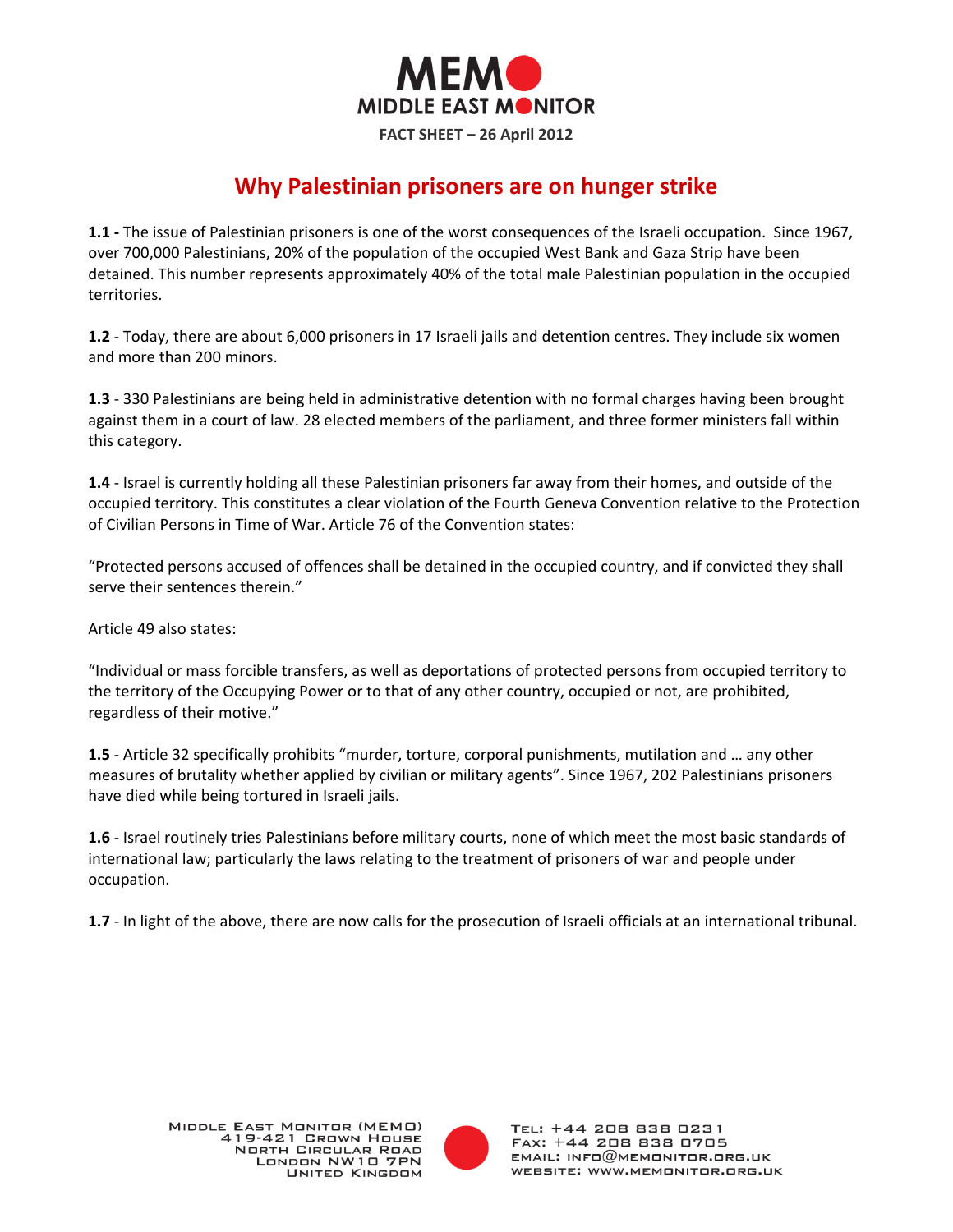

## **Solitary confinement**

**2.0** - Solitary confinement is one of the favoured methods used by Israel's prison authorities to penalize Palestinian prisoners. More than 1,600 prisoners began a hunger strike on 17 April under the slogan, 'we will live with dignity'. They are demanding an end to this torment that has become part of the vocabulary of Palestinian existence.

**2.1** - Although the mass hunger strike commenced on 17 April to mark Palestine Prisoners' Day, several prisoners had previously embarked on hunger strike. Some have now passed the 50 day mark.

**2.2** - Two of the most high profile cases during this period were Khadr Adnan and Hanan Al Shalabi.

**2.3** - Toward the end of 2011, some prisoners went on hunger strike for about 20 days. Through Egyptian mediation, an agreement was reached between the prisoners' leadership and the Israeli authorities who undertook to end the practice of solitary confinement.

**2.4** - Soon after, Israel broke the agreement and returned to the practice of solitary confinement, imposing even stricter conditions on prisoners.

**2.5** - Prisoners are confined to a tiny 1.8 by 2.7 meter cell with not enough room for them to move or to store their personal possessions.

**2.6** - Solitary confinement cells are specially designed be an additional source of psychological and physical pressure on prisoners. They are cement wall structures painted in dull colours with poor lighting, and often have very coarse finishing. In one side of the wall, there is usually a small opening that barely allows in air. The cells are very damp, which easily causes the spread of illnesses, especially breathing problems and skin diseases.

**2.7** - Electricity supplies are routinely disconnected and visitation from relatives and lawyers are denied to prisoners.

**2.8** - Israel uses solitary confinement as a punitive measure against influential resistance leaders as a way of crushing their resolve and weakening both their morale and physical capability.

**2.9** - Prison conditions became noticeably worse after the incumbent Netanyahu government passed what is called the 'Shalit law', prior to the release of captured Israeli soldier, Gilad Shalit.

**2.10** - Ordinarily, prisoners who are not in solitary confinement are allowed out for one hour each day to receive sunlight. This statutory respite is not granted to prisoners in solitary confinement. They are taken out according to the mood of their jailers and that can be at any given time. Sometimes, they are taken out at six in the morning, even when it is raining and very cold. And if the prisoner asks to delay the break, they may lose the opportunity and not be taken out at all on that day.



TEL: +44 208 838 0231 FAX: +44 208 838 0705  $EMAIL: INFO@MEMONITOR.BRE.UK$ WEBSITE: WWW.MEMONITOR.ORG.UK